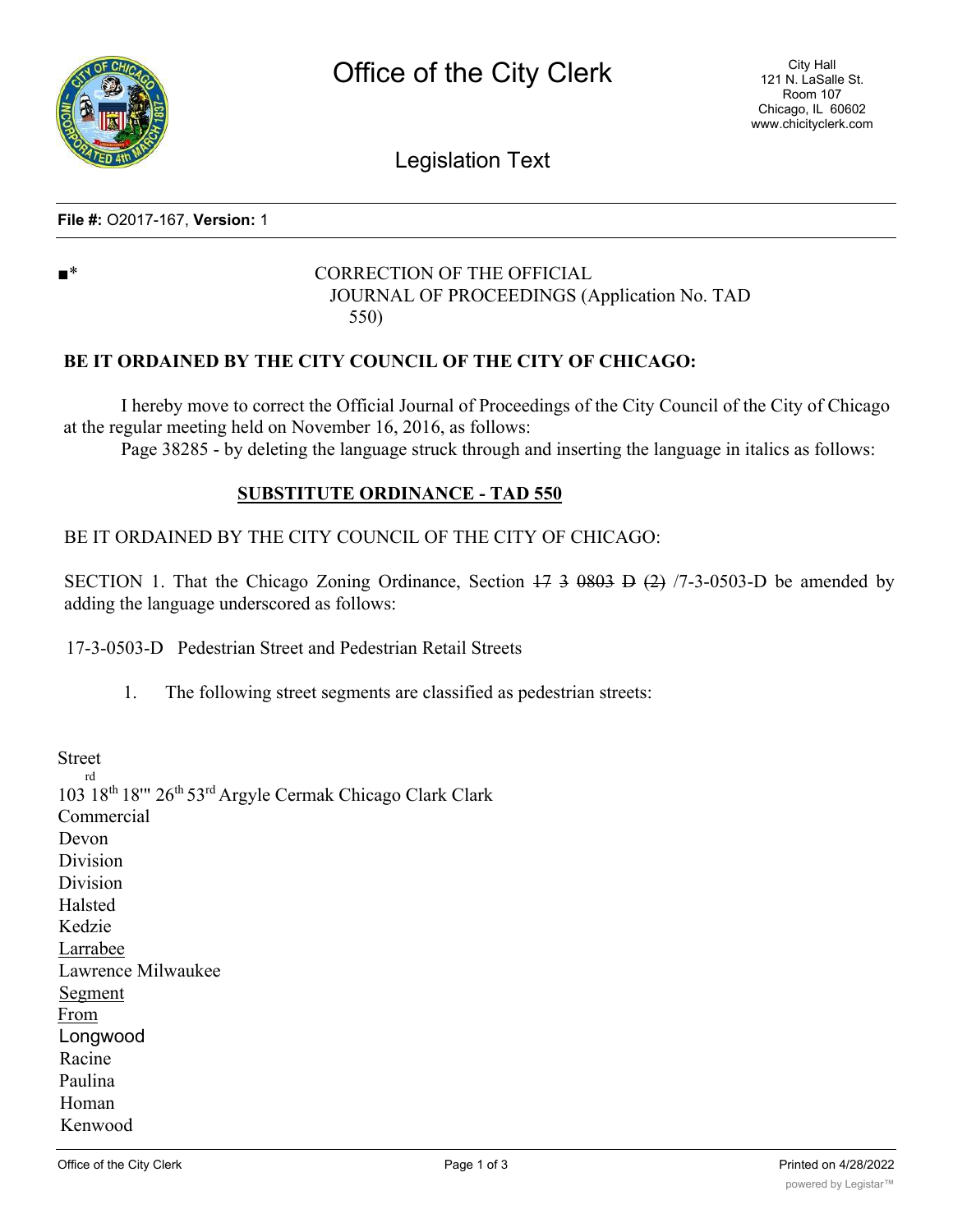#### **File #:** O2017-167, **Version:** 1

Sheridan Washtenaw Ashland Winona Montrose 88th Western Milwaukee 1619W Belmont Montrose Chicago Laramie Logan Blvd

### To

Wood Marshfield Wood Pulaski Lake Park Broadway Troy Wood Bryn Mawr Lawrence 92nd California Ashland Leavitt Grace Lawrence **Chestnut** Long Kedzie From **Coordinates** To 2000W 1600W 1800W 4000W 1600E 1200W 3100W 1800W 5600N 4800N